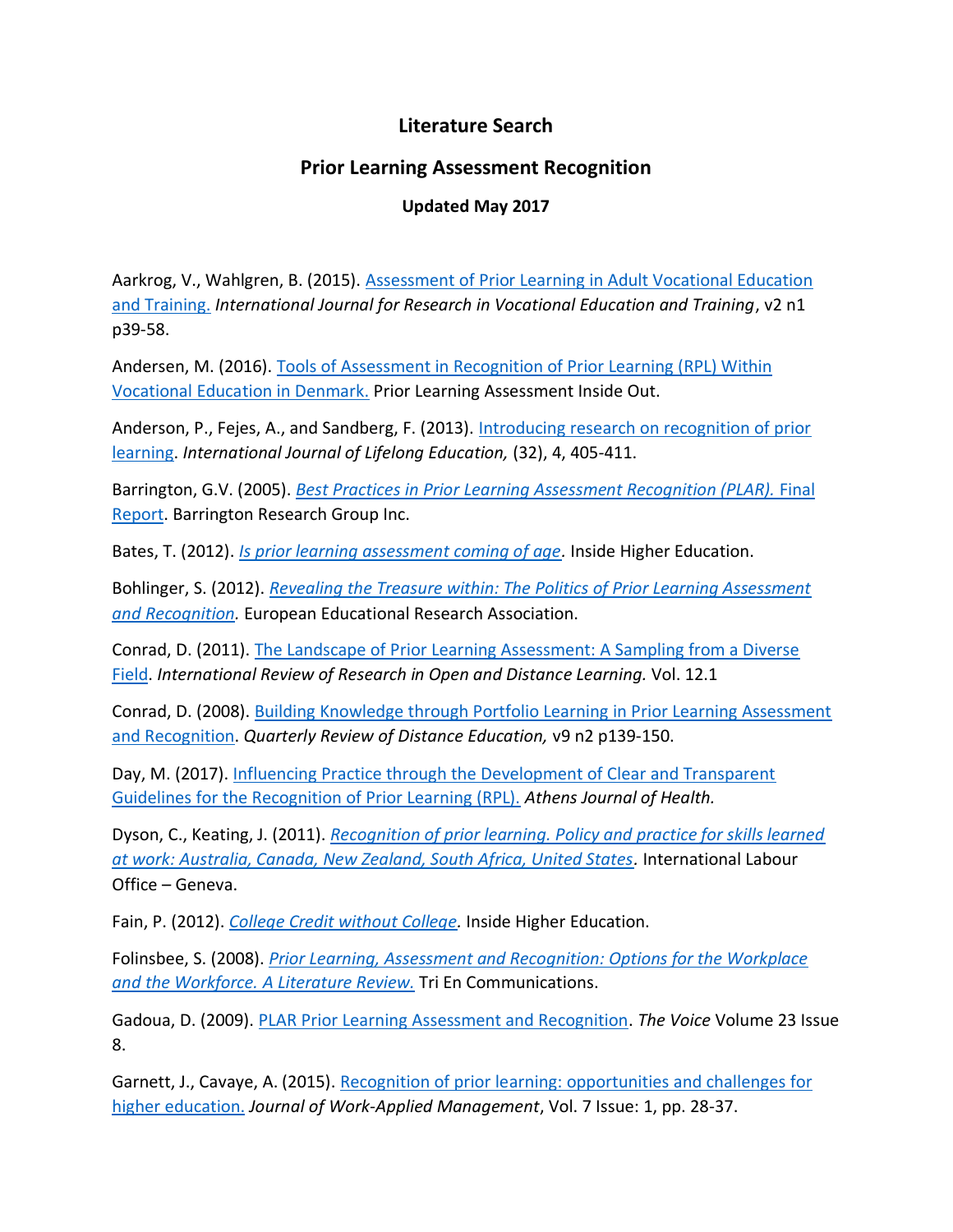Garneau, E. (2011). *[How to Make Prior Learning Assessment Credit Work for You.](http://study.com/articles/Putting_PLA_Credit_to_Good_Use.html)* Education Insider News.

Guo, S. & Shan, H. (2013). [The politics of recognition: critical discourse analysis of recent PLAR](http://www.tandfonline.com/doi/abs/10.1080/02601370.2013.778073)  [policies for immigrant professionals in Canada.](http://www.tandfonline.com/doi/abs/10.1080/02601370.2013.778073) International *Journal of Lifelong Education*  Volume 32, Issue 4.

Hamer, J. (2016). [Assessment Philosophy: A Critically Conscious](http://www.plaio.org/index.php/home/article/view/100) Tool for Ethical Skills. Prior Learning Assessment Inside Out.

Heinrich, W.F., Rivera, J.E. (2016). [A Framework for PLA in Traditional Higher Education:](http://www.plaio.org/index.php/home/article/view/91)  [Experiential Learning Assessment for Embedded Outcomes.](http://www.plaio.org/index.php/home/article/view/91) Prior Learning Assessment Inside Out.

Hoffman, M. (2012). *[Bringing Prior Learning Assessment into Higher Education's Main](http://evolllution.com/opinions/bringing-prior-learning-assessment-higher-educations-mainstream/)stream.* Centre for Educational Measurement, Excelsior College.

Horoky, D. (2011). [Prior Learning Assessment and Recognition \(PLAR\): Emergence of a Canadian](https://www.lib.uwo.ca/blogs/education/2011/04/)  [Community of Scholars.](https://www.lib.uwo.ca/blogs/education/2011/04/) *International Review of Research in Open and Distance Learning.* Volume 12, Number 1.

Kalz, M., van Bruggen, J., Giesbers, B., Waterink, W., Eshuis, J., Koper, R. (2012). *[A Model for](http://eric.ed.gov/?id=EJ813129)  [New Linkages for Prior Learning Assessment](http://eric.ed.gov/?id=EJ813129)*. Open University of the Netherlands.

Kawalilak, C., and Wihak, C. (2013). [Adjusting the Fulcrum: How Prior Learning is Recognized](http://collegequarterly.ca/2013-vol16-num01-winter/kawalilak-wihak.html) [and Regarded in University Adult Education Contexts.](http://collegequarterly.ca/2013-vol16-num01-winter/kawalilak-wihak.html) *College Quarterly* Volume 16 Number 1.

Kennedy, B. (2003). *[A Spring 2003 Snapshot: The Current Status of Prior Learning Assessment](http://www.cmec.ca/publications/lists/publications/attachments/56/capla-plar2003.en.pdf)  and [Recognition \(PLAR\) in Canada's Public Postsecondary Institutions: Part One](http://www.cmec.ca/publications/lists/publications/attachments/56/capla-plar2003.en.pdf).* Council of Ministers of Education, Canada (CMEC).

Klein-Collins, R., & Wertheim, J.B. (2013). *The Growing Importance [of Prior Learning Assessment](http://www.cael.org/pdfs/future-of-pla-article)  [in the Degree-Completion Toolkit.](http://www.cael.org/pdfs/future-of-pla-article) New Directions in Adult & Continuing Education*, Wiley Periodicals.

Kuang, L., McKay, H. (2015). [Prior Learning Assessment and Student Outcomes at the Colorado](http://smlr.rutgers.edu/sites/smlr.rutgers.edu/files/documents/PLA%20Baseline%20Report%20FINAL%202-4-16.pdf)  [Community College System.](http://smlr.rutgers.edu/sites/smlr.rutgers.edu/files/documents/PLA%20Baseline%20Report%20FINAL%202-4-16.pdf) Rutgers.

Lederman, D. (2010). *[The 'Prior Learning' Edge](https://www.insidehighered.com/news/2010/03/01/prior). Inside Higher Education.*

Leiste, S.M., and Jensen, K. (2011). *[Creating a Positive Learning Assessment \(PLA\) Experience: A](http://www.irrodl.org/index.php/irrodl/article/viewArticle/898/1690)  [Step-by-Step Look at University PLA.](http://www.irrodl.org/index.php/irrodl/article/viewArticle/898/1690)* The International Review of Research in Open and Distributed Learning.

Mandell, A., Travers, N.L. (2016). [Assessment in the Recognition of Prior Learning.](http://www.plaio.org/index.php/home) Prior Learning Assessment Inside Out, PLAIO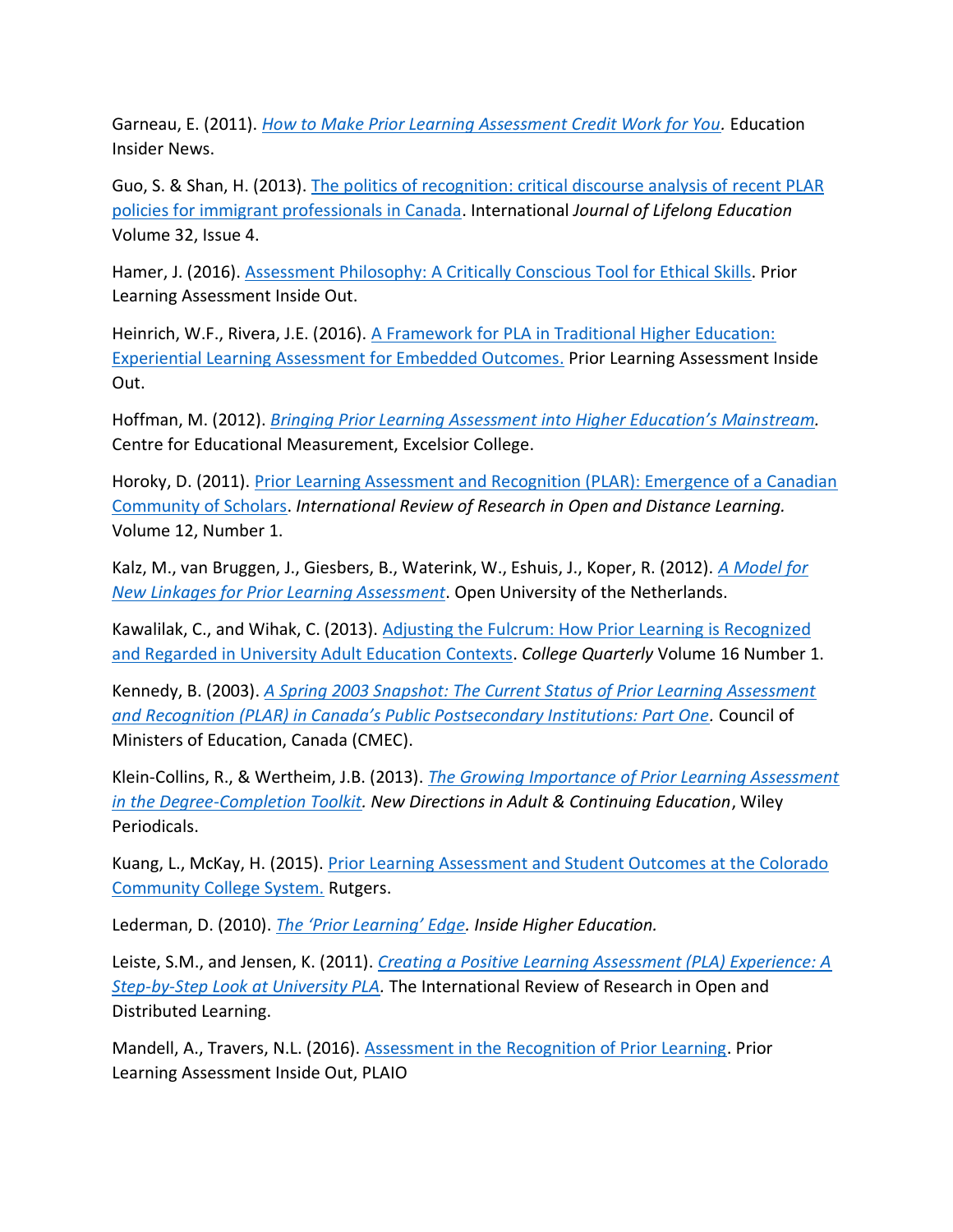McLennan, A. (2007). *[Prior Learning Assessment and Review: The Role of the Canadian Society](http://connection.ebscohost.com/c/articles/27879678/prior-learning-assessment-review-role-canadian-society-medical-laboratory-science)  [for Medical Laboratory Science.](http://connection.ebscohost.com/c/articles/27879678/prior-learning-assessment-review-role-canadian-society-medical-laboratory-science)* Canadian Issues.

Moldoveanu, R. (2009). [Benchmarking in Prior Learning Assessment and Recognition \(PLAR\)](http://www.jourlib.org/paper/2041940#.Vlhznr_LkgU) – [Tool for Training reform.](http://www.jourlib.org/paper/2041940#.Vlhznr_LkgU) *Economia, Seria Management*, vol. 12, issue 2, pages 92-97.

Moss, L. [The Recognition of Prior Learning in Quebec: Current practices.](http://www.erudit.org/revue/mje/2011/v46/n3/1009173ar.pdf) *McGill Journal of Education* Volume 46, Number 3, p. 395-406.

Moss, L. (2007). *[Prior Learning assessment and recognition \(PLAR\) and the impact of](http://digitool.library.mcgill.ca/R/?func=dbin-jump-full&object_id=113825&local_base=GEN01-MCG02)  [globalization: a Canadian case study.](http://digitool.library.mcgill.ca/R/?func=dbin-jump-full&object_id=113825&local_base=GEN01-MCG02)* McGill University.

Naudé, L. (2016). [Rethinking the Role of RPL Assessment Within an Interactive Activity System.](http://www.plaio.org/index.php/home/article/view/101) Prior Learning Assessment Inside Out.

Nault, R. (2009). *[Use of Assessment Processes, Models, and Tools in Career Development](http://www.flmm-fmmt.ca/CMFiles/FLMM%20Archive%20-%20Document%20Archive/Use%20of%20Assesment%20Process%20Models%20and%20Tools/Assessment%20Project%20Final%20Report.pdf)  [Services.](http://www.flmm-fmmt.ca/CMFiles/FLMM%20Archive%20-%20Document%20Archive/Use%20of%20Assesment%20Process%20Models%20and%20Tools/Assessment%20Project%20Final%20Report.pdf) Final Report*. Forum of Labour Market Ministers.

Pearson, W.S. (2014). *[Enhancing adult student persistence: The relationship between prior](http://ldms.oum.edu.my/oumlib/sites/default/files/file_attachments/odl-resources/4463/enhancing-adult-student.pdf)  [learning assessment and persistence toward the baccalaureate degree.](http://ldms.oum.edu.my/oumlib/sites/default/files/file_attachments/odl-resources/4463/enhancing-adult-student.pdf)* Research Gate.

Peruniak, G., Powell, R. (2007). [Back Eddies of Learning in the Recognition of Prior Learning: A](http://www.editlib.org/p/105595/)  [Case Study.](http://www.editlib.org/p/105595/) *Canadian Journal of University Continuing Education.* Vol. 33, No. 1, pp. 83-106.

Robertson, L.H. (2011). *[An application of PLAR to the development of the Aboriginal self](http://www.irrodl.org/index.php/irrodl/article/view/1029) : One [college's experience](http://www.irrodl.org/index.php/irrodl/article/view/1029).* AU Press.

Rogers, R.C., Forte, M. (2016). [Effectively Engaging Marginalized Students in Prior Learning](http://www.plaio.org/index.php/home/article/view/91)  Assessment [: A Case Study.](http://www.plaio.org/index.php/home/article/view/91) Prior Learning Assessment Inside Out.

Sanséau, P-Y., Ansart, S. (2013)[. Accreditation of Prior Experiential Learning as a Catalyst for](http://www.cluteinstitute.com/ojs/index.php/JIER/article/viewFile/8083/8136)  Lifelong Learning [: Analysis and Proposals Based on French Experiments.](http://www.cluteinstitute.com/ojs/index.php/JIER/article/viewFile/8083/8136) *Journal of International Education Research – Fourth Quarter.* 2013 Volume 9, Number 4.

Sasi, A. (201[6\). Recognition of Prior Learning: Making them industry-ready.](http://indianexpress.com/article/india/india-news-india/recognition-of-prior-learning-making-them-industry-ready/) ieNation.

Sheridan, I., and Linehan, M. (Eds). (2012). *[Recognition of Prior Learning. A Focus on Practice.](http://extendedcampus.cit.ie/contentfiles/REAP%20publications/recognition-of-prior-learning-a-focus-on-practice.pdf)* EIE Project.

Spencer, B. (2008). *Have We Got an [Adult Education Model for PLAR?](http://auspace.athabascau.ca/handle/2149/1794)* Online proceedings of the [Canadian Association for the Study of Adult Education \(CASAE\).](http://auspace.athabascau.ca/handle/2149/1794)

Spencer, B., Kelly, J. (2005). [Is Workplace Learning Higher education?](http://journals.msvu.ca/index.php/cjsae/article/viewFile/2586/2268) *The Canadian Journal for the Study of Adult Education* 19, 2 14-33.

Starr-Glass, D. (2016). [The Thoughtful Assessment of Prior Learning: Hastening, Ensuring and](http://www.plaio.org/index.php/home/article/view/90)  [Enhancing Graduation.](http://www.plaio.org/index.php/home/article/view/90) Prior Learning Assessment Inside Out.